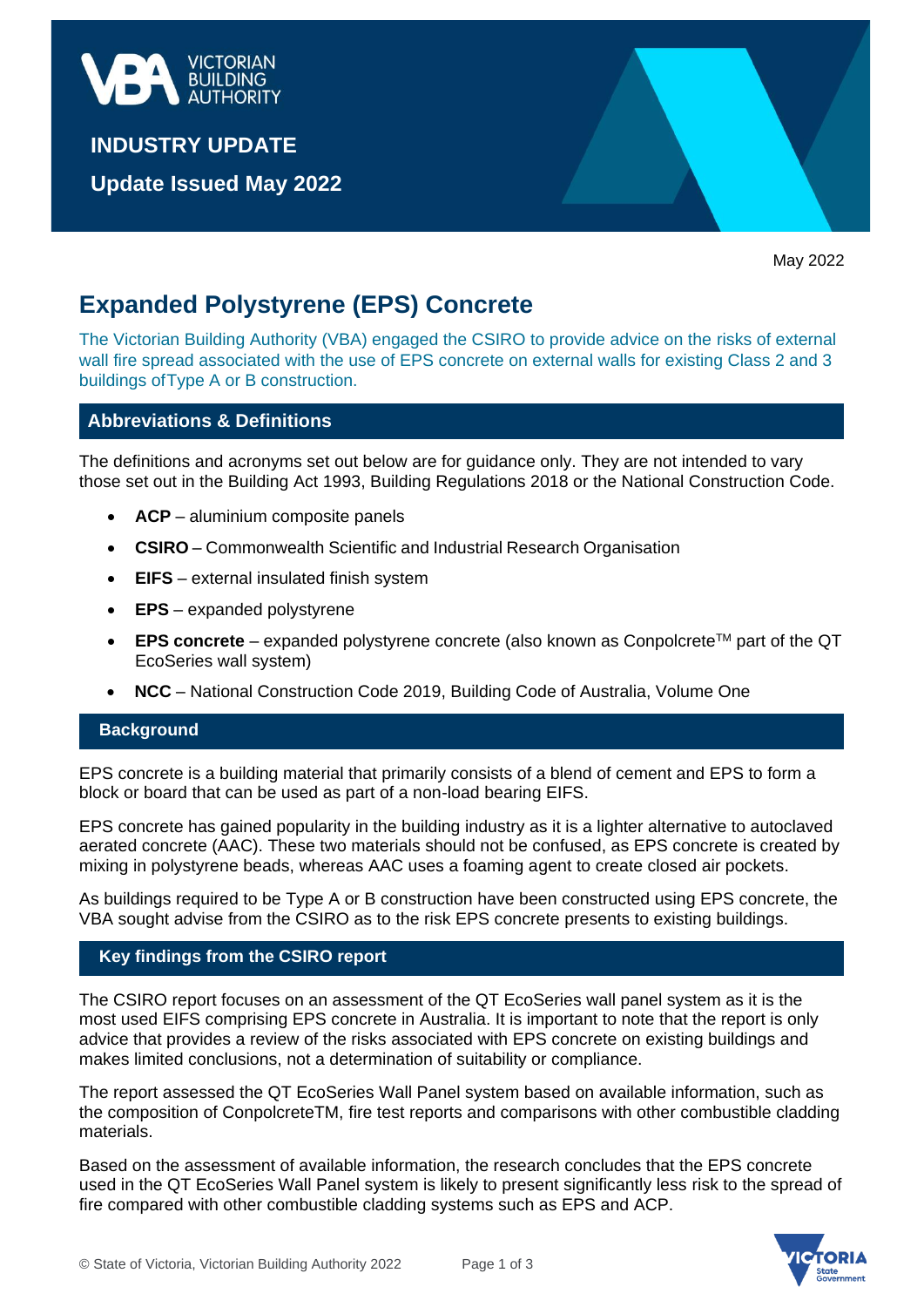The report recommends further fire tests be conducted, however the VBA has decided not to undertake this testing. The report provides a reasonable indication as to the comparably low fire spread of this product for the purposes of the Statewide Cladding Audit, which focusses on higher risk buildings. Any further testing is the responsibility of the manufacturer, which may be required to justify the product's usage in specific circumstances.

# **Existing Buildings with EPS Concrete**

Through the Statewide Cladding Audit, the VBA found that EPS concrete has been used and approved without sufficient documentation to demonstrate compliance with the NCC. The documentation of these building permits largely relied on an opinion paper by the CSIRO (FCO-2545) which determined that EPS concrete (Conpolcrete™) may be considered non-combustible when compared with other materials which are permitted by the NCC to be used wherever a noncombustible material is required. Whilst the CSIRO report concludes that EPS concrete is not likely to significantly contribute to the spread of fire, EPS concrete remains a combustible material as it has not been determined to be non-combustible by an AS 1530.1 test report. The opinion paper could have been previously used via a Performance Solution, including consideration to the whole external wall, including the internal lining, framing, insulation and sarking.

Existing buildings found to have EPS concrete that visually matches that used in the QT EcoSeries wall panel system and has a bulk density of  $345 \text{ kg/m}^3$  or more, may be assigned a risk score of 0.5 within the risk assessment tool (RAT), equivalent to ACP with a core consisting of 30% or less polyethylene. The RAT score could also be impacted by the type of wall insulation.

Where the EPS concrete has a bulk density of less than 345 kg/m<sup>3</sup>, this may indicate a higher content ofpolystyrene and therefore will be assigned a risk score of 1, similar to 100% EPS panels. The bulk density of EPS concrete can be measured using the methods outlined in Appendix B of the CSIROreport.

The information presented in the CSIRO report can be used by Councils to assist with the assessment of the fire safety risks of existing buildings with combustible EPS concrete. Buildings that have been assigned a triage rating andrisk score higher than 0.5 should be re-evaluated by the Municipal Building Surveyor, where it may be determined that the building is of lower risk than originally assigned.

Municipal Building Surveyors may use the information in the CSIRO report when acquitting a building tosupport their position.

As recommended in the report, consideration should be given to the possibility of multiple types of cladding products being used on a building, including EPS and EPS concrete as well as the method of installation and the presence of combustible cavity insulation to the wall. Appropriate investigations, including multiple penetrative site inspection, may be required to determine if these pose a danger to life or property.